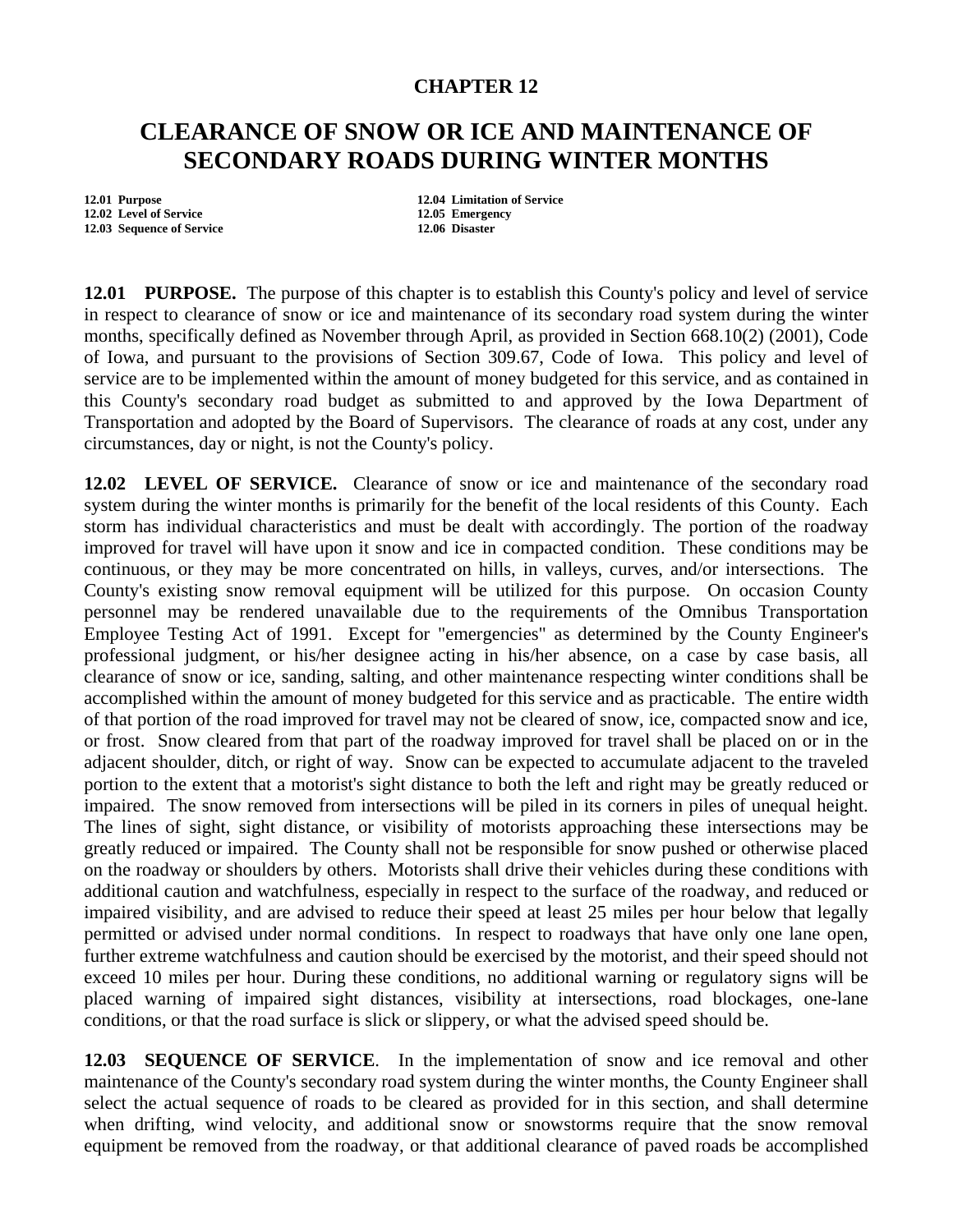prior to the clearance of gravel and dirt roads. The County Engineer's professional judgment, or his/her designee's, shall prevail, unless it is clearly erroneous.

1. Paved Routes.

A. The initial effort will be to get all routes open to two-lane traffic as soon as possible and or practicable. During initial snow removal operations, paved roads may only have one lane plowed for a period of time.

B. After two-lane travel is possible, subsequent snow removal will be carried on during normal working hours.

C. The truck mounted snow plows and spreaders will not normally be in operation between the hours of 3:30 P.M. – 7:00 A.M.. The trucks may be called off the road if snow and blowing reduces visibility to hazardous working conditions, in the professional judgment of the Engineer or his delegated representative.

D. When required, due to drifting snow, motorgraders may be used to keep the paved roads open and the opening of gravel may be delayed.

E. It is not the policy of the County to provide a "dry" pavement condition.

F. After roads have been plowed, as provided in the section, intersections, hills, and curves may, but not necessarily, have placed on them, salt, sand, or other abrasives. These intersections, hills, and curves may not be resanded, resalted, or have other abrasives replaced on them between snowstorms.

2. Unpaved Roads.

A. The initial effort will be to get all routes opened to one-lane traffic as soon as possible and/or practicable after a storm has passed.

B. After one-lane travel is possible, subsequent snow removal will be carried on during normal working hours.

C. Motorgraders and/or truck plows will not normally be in operation between the hours of 3:30 P.M. - 7:00 A.M.. The motorgraders and/or truck plows may be called off the road if snow and blowing reduces visibility to hazardous working conditions, in the professional judgment of the Engineer or his/her delegated representative.

D. Snow may not be removed from roads designated at Level B.

3. Time Limit. There is no time limit after a snowstorm in which any of the above sequence of clearance, on paved or unpaved roads, shall take place.

4. Private Drives. The County will not clear snow from private drives. Normal snow removal operations may result in snow being deposited in private drives. Snow from private drives shall not be placed on the roadway or shoulders.

**12.04 LIMITATION OF SERVICE.** Notwithstanding anything else stated in this chapter, the policy and level of service provided for in this chapter shall not include the following, and the following services shall not be performed:

1. Sanding, salting, or placing other abrasives upon the roadways that are slick, slippery, and dangerous due to the formation of frost.

2. Sanding, salting, or placing of other abrasives upon paved roadways due to freezing rain that occurs outside the County's usual working hours.